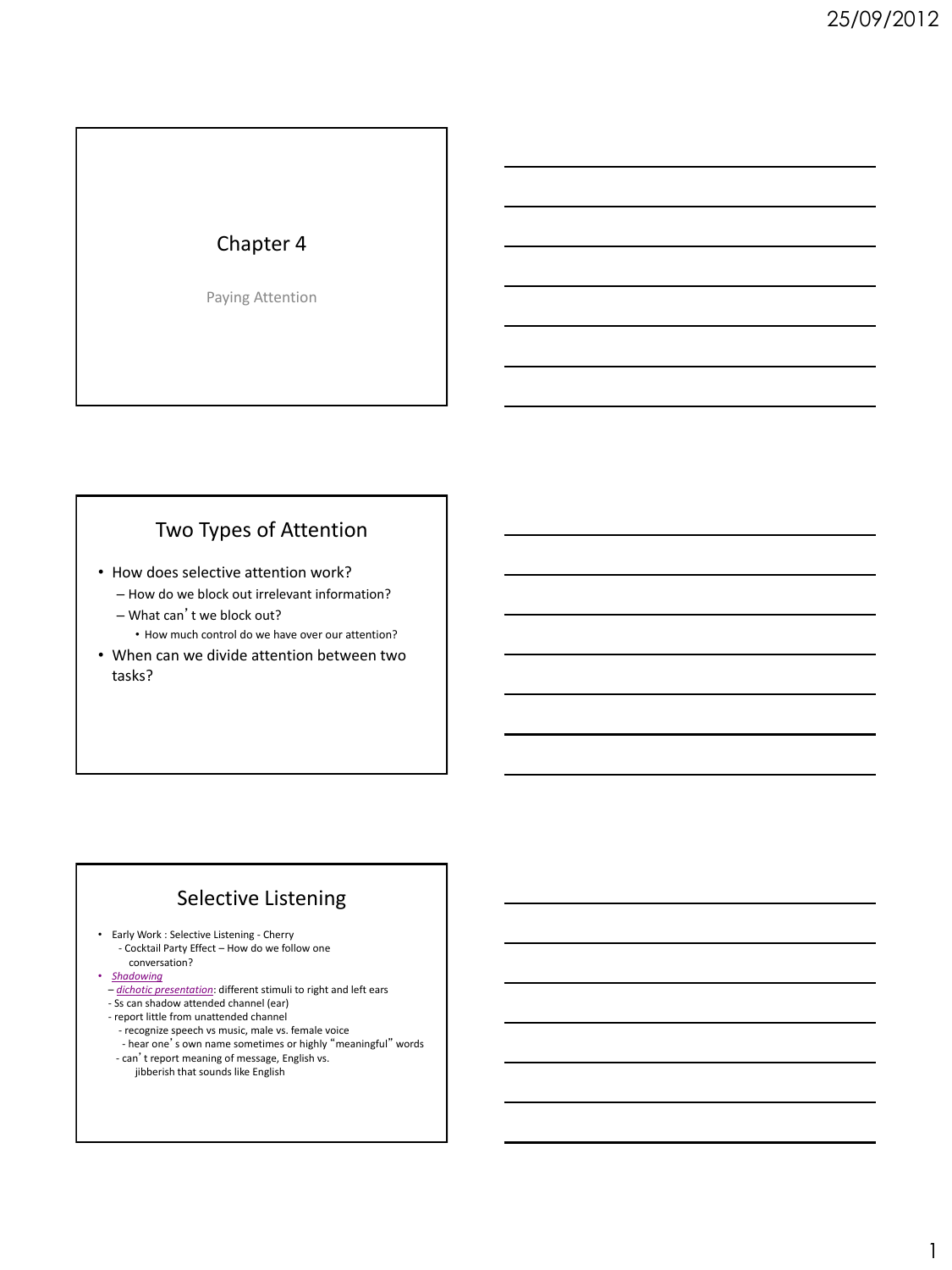### Selective Listening - Visual

- Video shows 2 teams of students playing ball. Ss had to signal when white team's ball changed hands & ignore black team.
- Student in gorilla costume walked through scene. No S noticed.

## Broadbent's Filter Model

- Broadbent: Filter blocked everything except attended channel.
- First thought physical characteristics (ear, spatial location, voice) determined channel
- Couldn't account for intrusions from unattended channel, (one's name, cross- over study)
- Attention = inhibition of some processing + facilitation of other processing

#### Inattentional Blindness (Mack & Rock)

- Visual Perception is usually subjectively effortless. Subjectively doesn't seem to require attention or effort.
- Ss looked directly at *fixation point* on screen - then briefly shown plus signs (+) in which horizontal or vertical line was longer.
	- pattern mask (Why ???)
	- plus signs shown to left or right of fixation point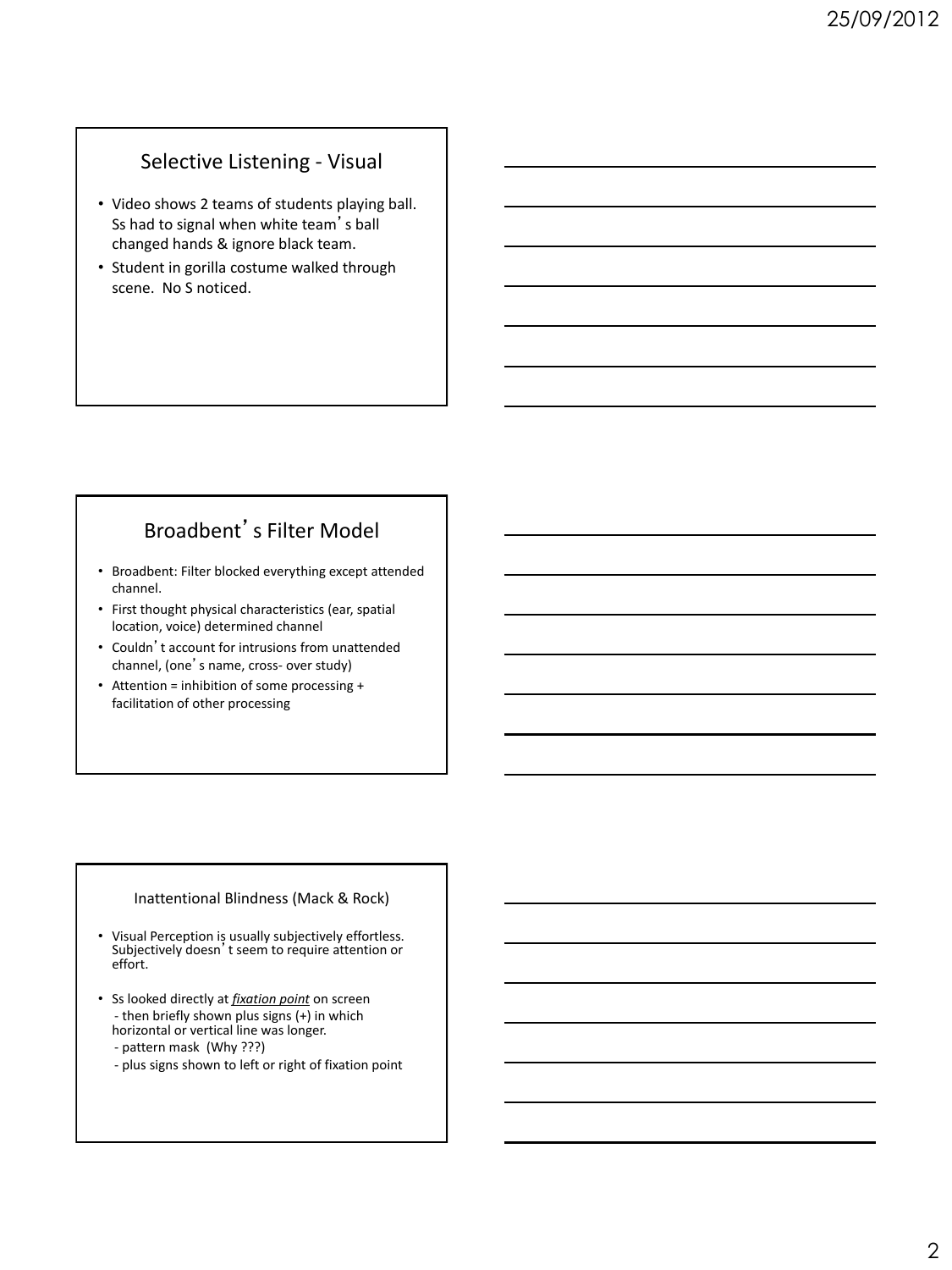### Inattentional Blindness - 2

- After several trials, fixation point replaced by triangle, rectangle or cross while + was shown. – Note: S looks at fixation point but attends to +
- 89% did not detect change in fixation point even though they were looking directly at it. Specific probe did not help.
- When asked to look for other targets that might appear, most Ss did notice.
- No *conscious* perception without attention.

#### Conscious & Unconscious Perception

- Ss shown computer screen with random pattern of black and white dots. Two lines, one longer than the other. Ss had to decide which line was longer. (Slide #9)
- After several trials, two lines of same length appeared, with black dots coming from ends of the lines. (Slide #10)
- Ss did not notice the dots made "arrowheads" at the ends of the lines.



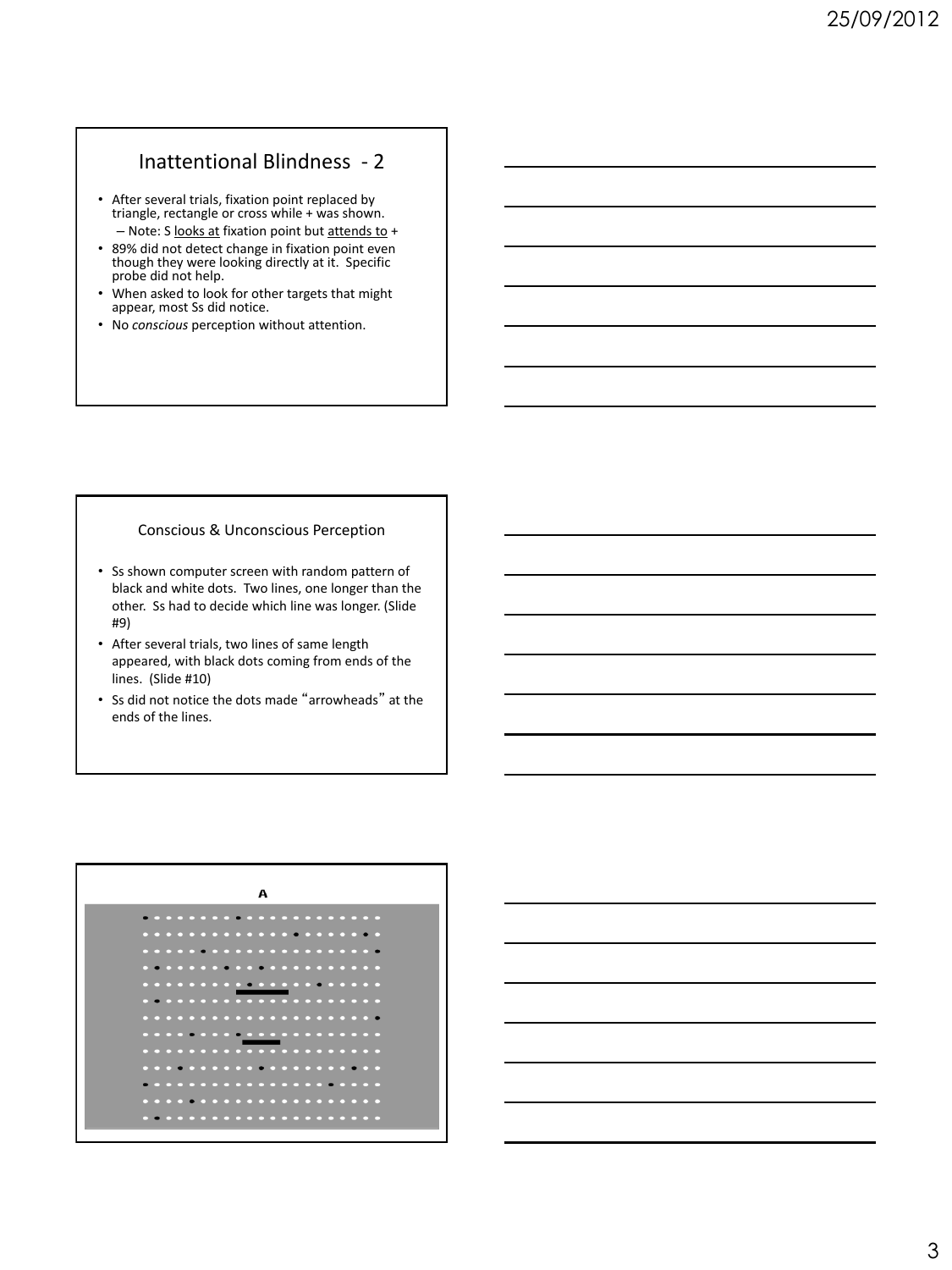| в                                       |                                                                                          |                                                                                          |  |  |  |  |  |  |
|-----------------------------------------|------------------------------------------------------------------------------------------|------------------------------------------------------------------------------------------|--|--|--|--|--|--|
| $\sim$<br>$\sim$ $\sim$                 | $\cdots\cdots\cdots$<br>.                                                                | $\sim$ $\sim$<br>$\cdots$                                                                |  |  |  |  |  |  |
| г<br>▭<br>冖                             | ┍<br>┍<br>г<br>┍<br>г<br>E3<br>г<br>冖<br>-                                               | г<br>┍<br>┍                                                                              |  |  |  |  |  |  |
| □                                       | r                                                                                        | ┍<br>┍                                                                                   |  |  |  |  |  |  |
| ◘<br>冖                                  |                                                                                          | п                                                                                        |  |  |  |  |  |  |
| □<br>冖<br>冖<br>┍<br>┍<br>□              | ┍<br>冖<br>┍<br>┍                                                                         | г<br>冖<br>. .                                                                            |  |  |  |  |  |  |
| □<br>冖                                  |                                                                                          | с                                                                                        |  |  |  |  |  |  |
| □<br>n<br>□                             | c<br>-<br>г                                                                              | n<br>┍                                                                                   |  |  |  |  |  |  |
| □<br>□                                  |                                                                                          | ⊏<br>▭                                                                                   |  |  |  |  |  |  |
| □<br>□                                  |                                                                                          | г                                                                                        |  |  |  |  |  |  |
| □                                       |                                                                                          | ┍<br>□                                                                                   |  |  |  |  |  |  |
| ◘<br>□                                  |                                                                                          | с                                                                                        |  |  |  |  |  |  |
| □<br>□<br>□<br>$\sim$ $\sim$<br>--<br>- | 冖<br>п<br>┍<br>n<br>┍<br>□<br>冖<br>г.<br>--<br>$\sim$ $\sim$ $\sim$<br>n<br>−<br>−<br>-- | n<br>┍<br>г<br>-<br>г<br>□<br>п<br>−<br>г<br>−<br>−<br>┍<br>г<br>г<br>┍<br>$\sim$ $\sim$ |  |  |  |  |  |  |
|                                         |                                                                                          |                                                                                          |  |  |  |  |  |  |



# Conscious Perception - 2

- Ss could not choose the (arrowhead) pattern of black dots from a set of 4 patterns.
- Ss showed *Muller-Lyer* illusion: Line with arrowheads that diverge from end of line looks longer than line with arrowheads that converge on end of line. (Slide # 10)
- Ss did not **consciously** perceive arrowheads, but their perception was influenced by arrowheads.

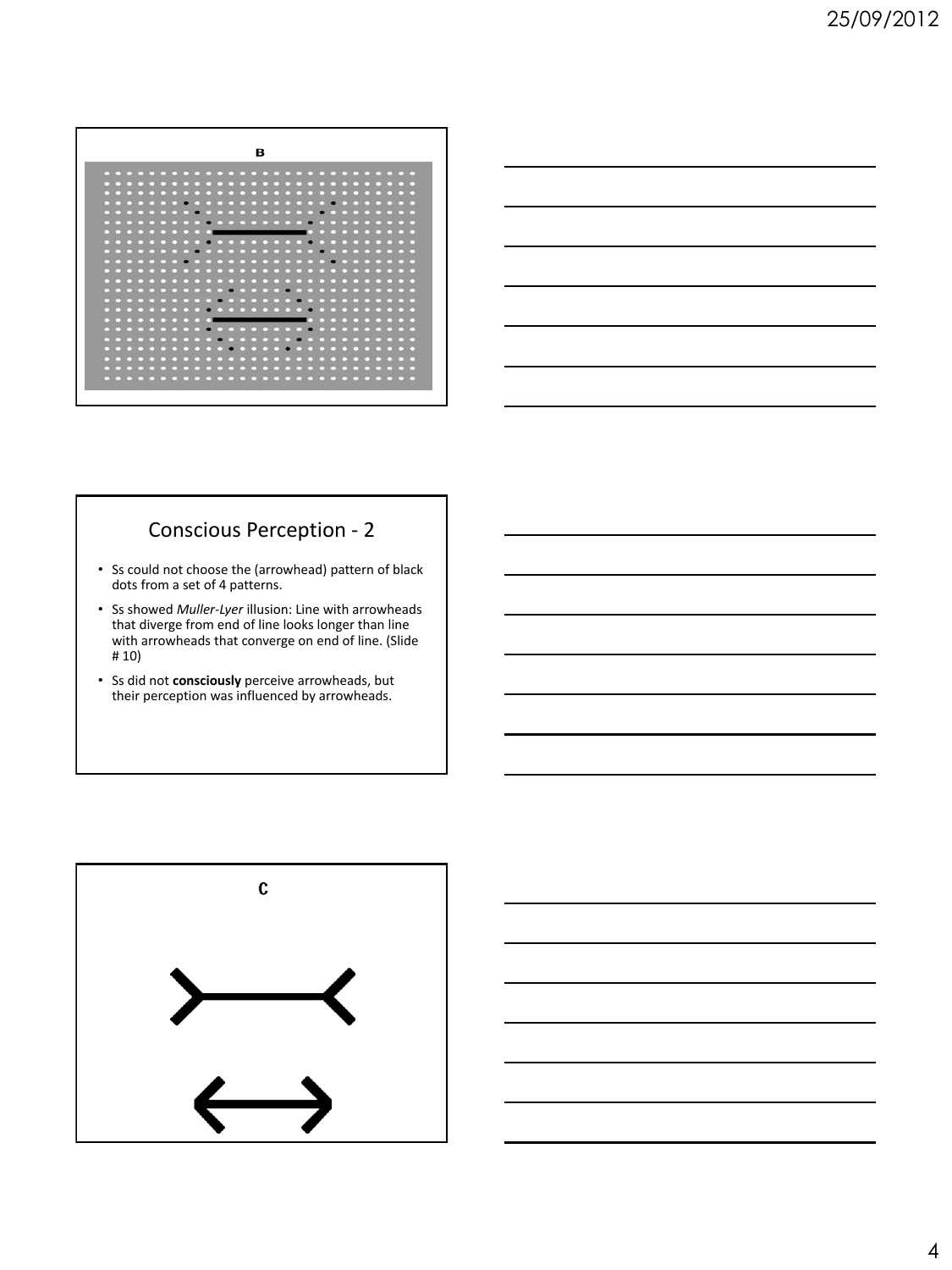## Change Blindness

- Difficult to detect changes in a scene or differences between 2 scenes even when we are looking and attending.
- E.g. experiment in which objects changed when camera angle changed. Ss did not notice changes.
- Visual perception not automatic effort needed to perceive and remember.
- $\cdot$   $\rightarrow$  perception or retention of what is seen requires mental effort & resources

## Selective Priming

- How explain inattentional blindness & change blindness?
- Expend *mental resources* to *prime* (prepare) some detectors *.*  Not the same as repetition priming (bottom up). More like semantic priming (top down, effect of expectations, context etc.)
	- Allocation of "general resource" (general capacity?)
- Attention, expectation of stimulus, like 2nd type of priming. Expect some type of stimuli, get detectors ready to process unknown stimulus. Top Down.
- Kahneman (1973) referred to this input as "mental effort"

### Early vs. Late Selection

- Broadbent's model  $\rightarrow$  early selection
- Hearing one's name in unattended channel  $\rightarrow$  late selection
- Evidence for both early & late selection
- Complex stimuli requires a lot of processing; no resources left for unattended stimuli  $\rightarrow$  early selection
- Simple stimulus  $\rightarrow$  can process other stimuli  $\rightarrow$  late selection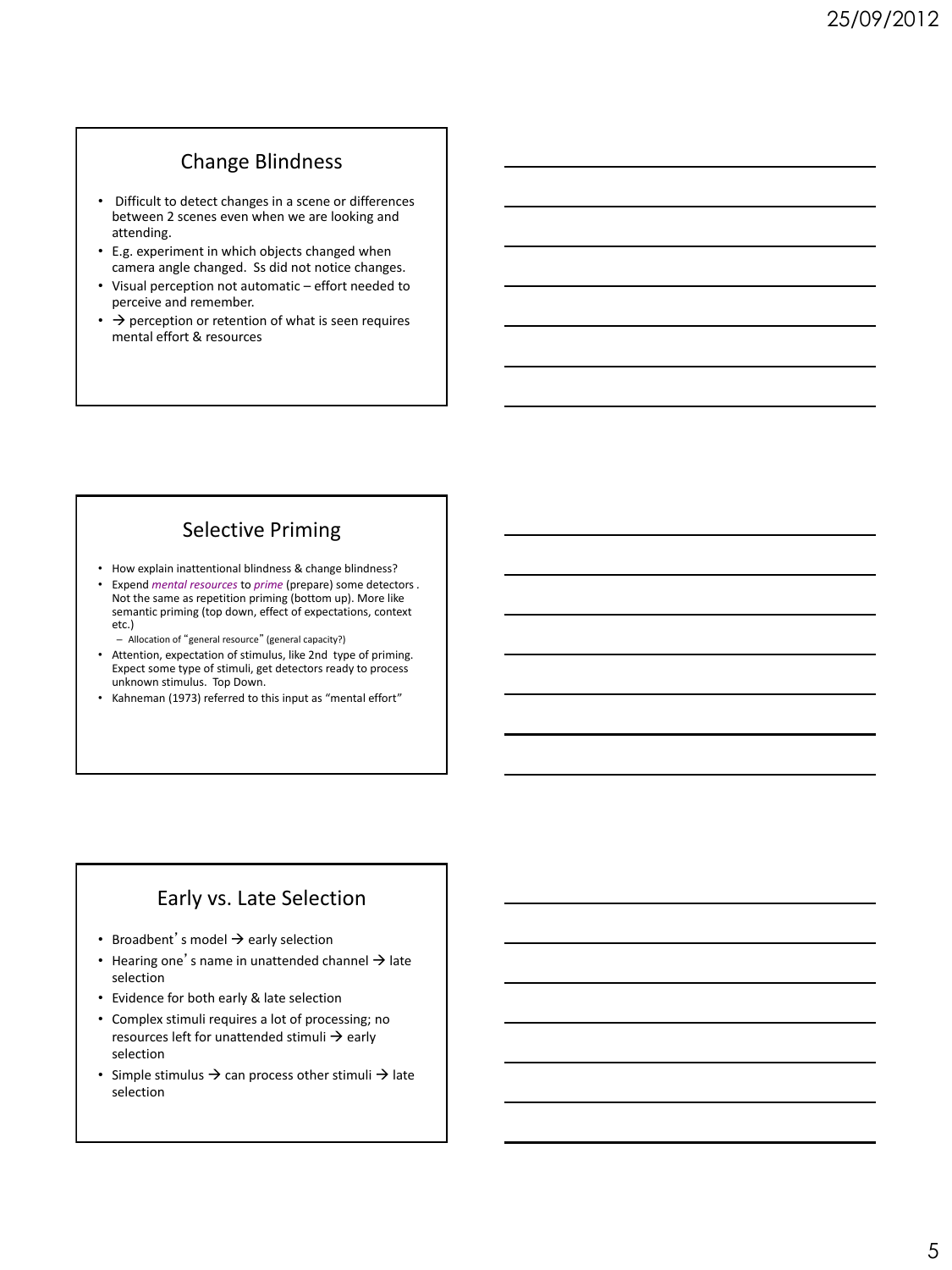

## Factory Analogy

- Factory has 200 workstations but only 50 workers.
- Different work stations do different jobs. Work stations organized in assembly lines.
- Each Assembly Line produces a different type of widget depending on the orders the factory has.
- Work stations = detectors
- Workers = attentional resources
- Limited number of skilled workers available = limited capacity = limited number of detectors.

## Factory Analogy - 2

- Can't create new detectors quickly takes time. Can't always hire trained workers, but can train existing or new workers to learn new jobs.
- Some work stations are semi-automatic (run by robots) = some detectors have low thresholds
- Expectations or mental effort (preparation of detectors) is like having some stations always have worjkers already assigned to stations before work begins because these stations are frequently used.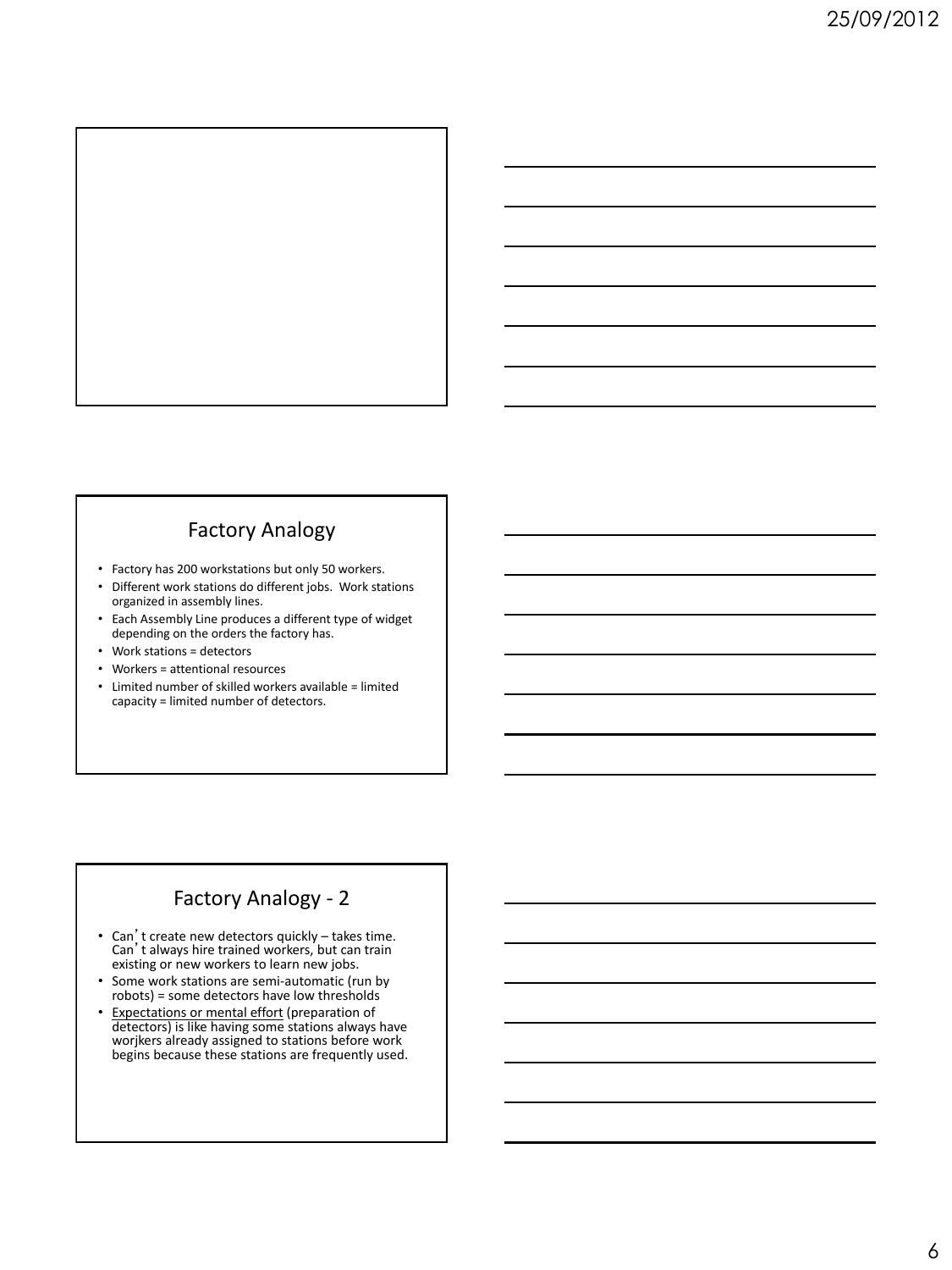## Factory Analogy - 3

- Without preparation, (no prior knowledge of what orders have to be filled), must assign workers to stations when orders come in.
- Repetition priming lowering threshold (setting up robot so all it needs is a signal to start work)

#### Posner & Snyder: Two types of priming

- Present two letters. Ss decide whether two letters are the same or different.  $AA \rightarrow same$ ,  $AB \rightarrow different$
- Warning signal before letters: neutral , helpful (primed condition – same letter) or misleading cue (different letter).
- Experiment repeated in two conditions: Ss expectations about
	- validity of warning signal varied.<br>
	<u>High Validity</u> condition: warning stimulus helpful 80% of time<br>
	<u>Low Validity</u> condition: warning stimulus helpful 20% of trials.
	-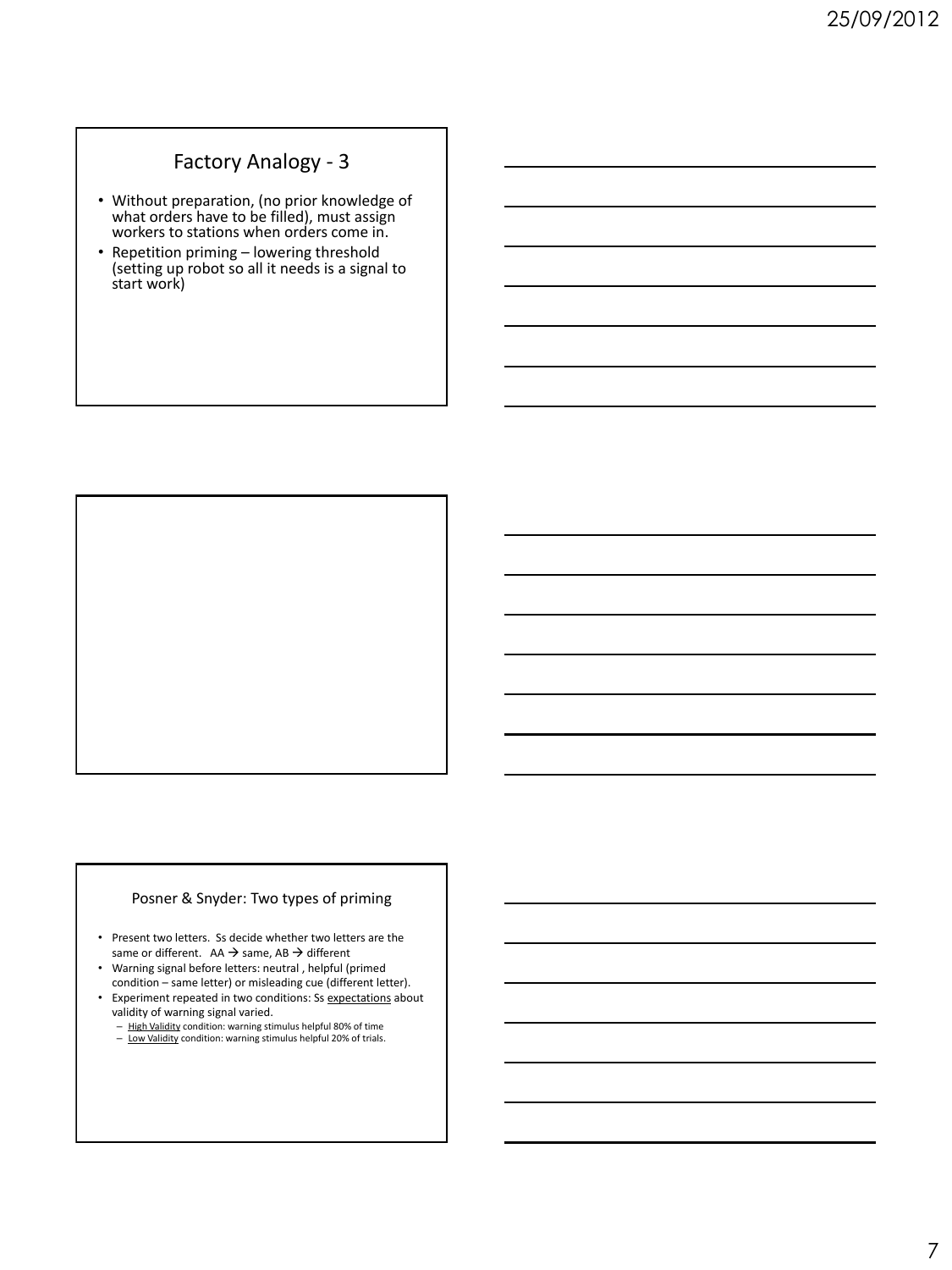|                                                                      |                         | <b>Typical sequence</b> |                        | <b>Provides</b>        | <b>Provides</b>                         |
|----------------------------------------------------------------------|-------------------------|-------------------------|------------------------|------------------------|-----------------------------------------|
|                                                                      | Type of<br>trial        | Warning<br>signal       | <b>Test</b><br>stimuli | repetition<br>priming? | basis for<br>expectation?               |
| <b>Low</b><br>validity<br>condition<br>High<br>validity<br>condition | Neutral                 | $\ddot{}$               | ΑA                     | No                     | No                                      |
|                                                                      | Primed                  | G                       | GG                     | Yes                    | No                                      |
|                                                                      | Misled                  | H                       | GG                     | No                     | No                                      |
|                                                                      |                         | <b>Typical sequence</b> |                        | <b>Provides</b>        | <b>Provides</b>                         |
|                                                                      | <b>Type of</b><br>trial | Warning<br>signal       | <b>Test</b><br>stimuli | repetition<br>priming? | basis for<br>expectation?               |
|                                                                      | Neutral                 | $\ddot{}$               | AA                     | No                     | No                                      |
|                                                                      | Primed                  | G                       | GG                     | Yes                    | Prime leads to<br>correct expectation   |
|                                                                      | Misled                  | Н                       | GG                     | No                     | Prime leads to<br>incorrect expectation |

| <u> 1989 - Johann Barn, amerikansk politiker (d. 1989)</u>                                                           |  |                                                                                                                        |  |
|----------------------------------------------------------------------------------------------------------------------|--|------------------------------------------------------------------------------------------------------------------------|--|
|                                                                                                                      |  | <u> 1989 - Johann Barn, mars ann an t-Amhain ann an t-Amhain ann an t-Amhain ann an t-Amhain an t-Amhain ann an t-</u> |  |
|                                                                                                                      |  | <u> 1989 - Johann Barn, amerikan berkemaan di sebagai berkemaan di sebagai berkemaan di sebagai berkemaan di seba</u>  |  |
| <u> 1989 - Johann Stein, markin sanadi shirta mashrida na shekara ta 1989 - An tsarar tsarar tsarar tsarar tsara</u> |  |                                                                                                                        |  |
|                                                                                                                      |  | <u> 1989 - Johann Barn, mars ann an t-Amhain ann an t-Amhain ann an t-Amhain ann an t-Amhain an t-Amhain ann an t-</u> |  |
|                                                                                                                      |  |                                                                                                                        |  |
|                                                                                                                      |  |                                                                                                                        |  |

#### Posner & Snyder: Two types of priming - 3

- Low validity: Expect help from repetition priming,<br>but cue not likely to be valid.
	- $\rightarrow$  Don't generate expectations  $\rightarrow$  no interference from misleading cue.
- $\bullet$   $\rightarrow$  small benefit from helpful cue (repetition).
- High validity: Two sources of help: Repetition priming & expectations.
- → Expect helpful cue to be very helpful, but<br>misleading cue should produce a lot of interference (no repetition, expectation wrong).



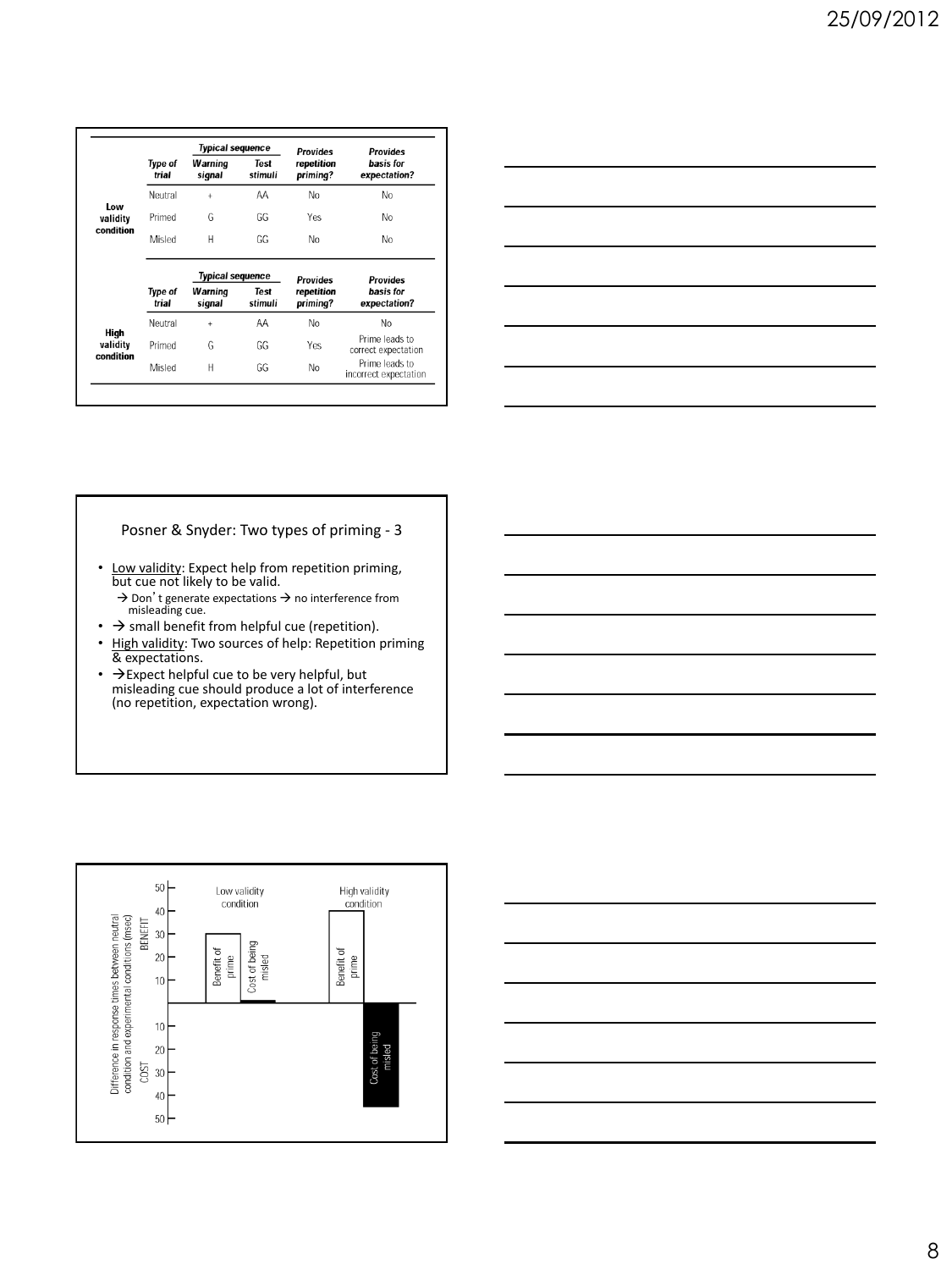## **Two Types of Priming – 5**

Repetition priming – detector warm up

- Stimulus based; data driven or bottom-up effect
- Produces facilitation but not interference
- Develops rapidly in time
- Priming one detector has no effect on others; no cost

## **Two Types of Priming – 6**

Priming based on expectations (preparedness)

- Expectation based; conceptually driven or topdown effect
- Develops more slowly in time
- Get different priming effects depending on interval between stimuli
- Costs in expectation priming  $\rightarrow$  limited capacity

#### Chronometric Studies & Spatial Attention

- *Chronometric* = Greek: chron = time – *Meter* or *metr* = measurement
- *Chronometric studies*  measure time for mental events.
- Studies show people can pay attention to spatial locations but need time to prepare.
- Simple reaction time task
	- Neutral cue or informational cue (arrow) which could be helpful or misleading.
	- Neutral 266 msec, Helpful Cue 249 msec, Misleading Cue 297 msec
	- Benefit from helpful cue, cost for misleading cue under high validity conditions
	- Effects not due to eye movements.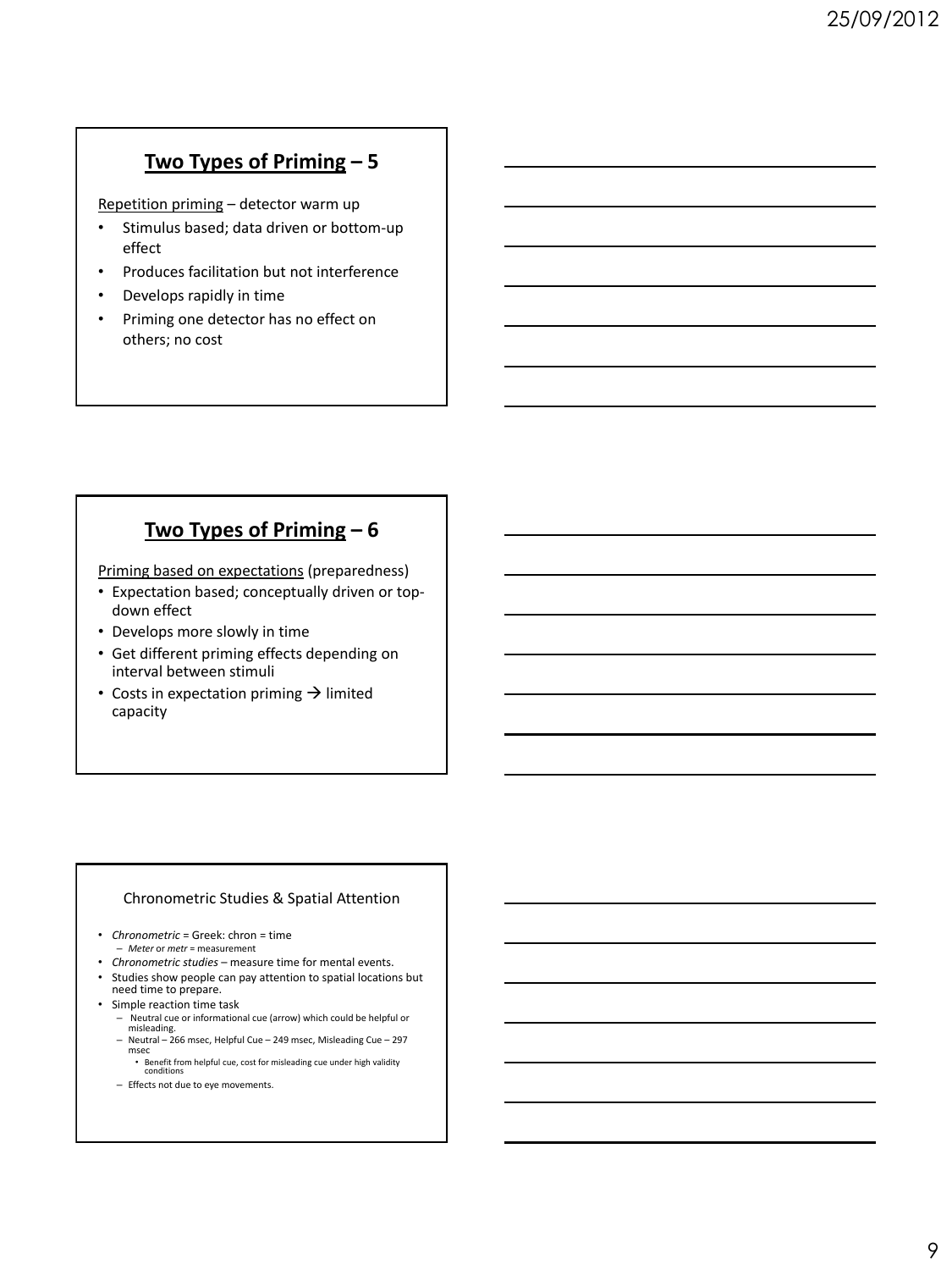## The Binding Problem

- Searchlight model of attention
	- Focus of beam wide or narrow
	- Movement of *attention* , not eye movements. Eye movements too slow.
- If attention focused on one object, detectors for that object or area of space are primed.

## Searchlight Model of Attention

- Is attention space based or object based?
- *Unilateral neglect syndrome* right parietal lobe damage
	- Patients ignore input from left side of body. E.g. eat food on only right side of plate, wash only right side of face, cross out letters on right half of page etc.
		- Suggests space-based deficit

## Searchlight Model of Attention - 2

- 'Dumbell' experiment show different objects in red and blue circles of dumbell. Red circle on the right.
- Patients responded better to targets in red circle in right visual field.
- Dumbell rotates  $180^\circ \rightarrow$  Red circle is now on the left.
- Patients continue to respond to red circle, not objects in blue circle in right visual field.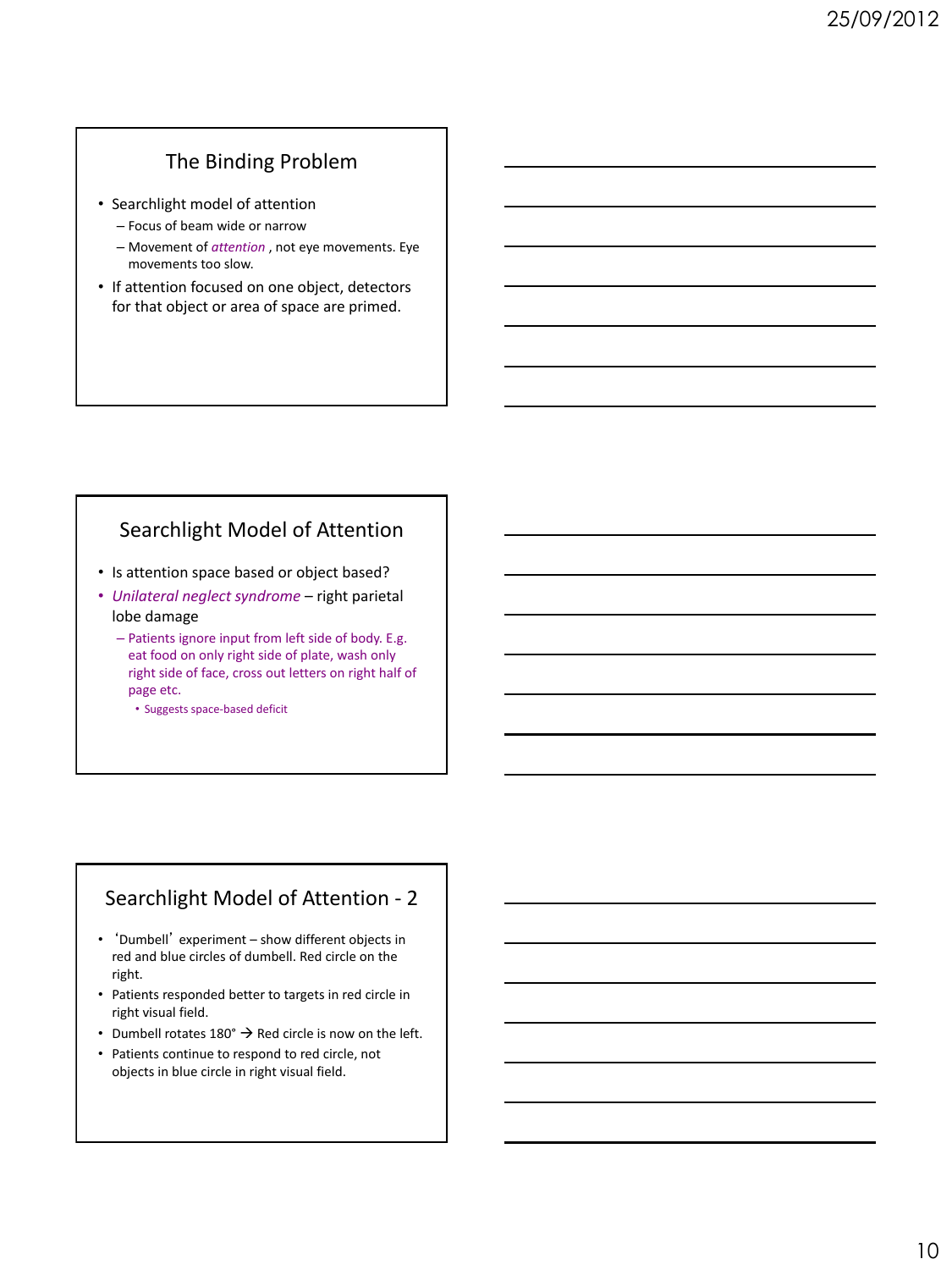



## Searchlight Model of Attention - 4

- If patient attends to only right half of space  $\rightarrow$  should see object in blue circle.
- Patients report seeing only objects in red circle, now on left side.
- Initial bias to attend to right side
- One attention is captured, it continues to focus on attended object (red part of dumbell).

## Searchlight Model of Attention - 5

- 3-part model of attention:
- Different areas of brain involved in 3 processes 1) *Disengage* attention from current object
	- 2) *Move* attentional beam
	- 3) *Lock* attentional beam onto new object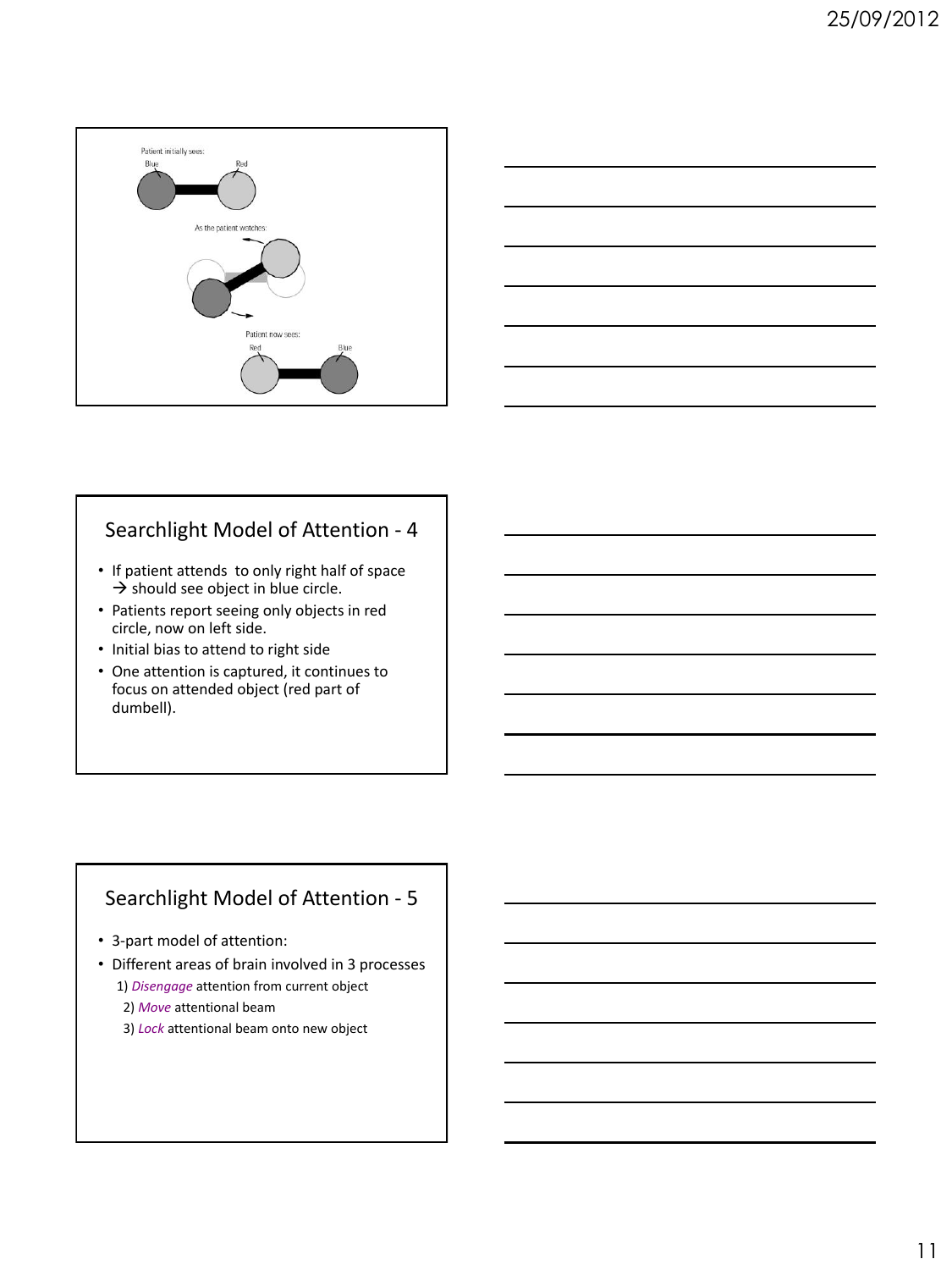## Searchlight Model of Attention - 6

- Unilateral Neglect Syndrome
	- Ss have bias to attend to one side (left or right) of space.
	- Attention locks onto object in space.
	- UNS patients can't disengage attention from object.
- Attention both spatially defined and object defined.

#### Egly et al. (1994)

- Objects seen in rectangles to left or right of fixation.
- Target figure appeared in top or bottom of one of the rectangles & S responded upon detecting target
- Arrow cued location; misleading or accurate; hivalidity cue.
- Stimulus appeared in
	- a) cued rectangle & cued location (top or bottom),
	- b) cued rectangle & wrong location, or
	- c) wrong rectangle

## Egly et al. (1994) - 2

- Targets in 2 & 3 equal distance from cue  $\rightarrow$ distance attention had to move not a factor.
- Space-based account predicts no difference between 2 & 3 because wrong location is cued.
- Object-based account predicts that 2 faster than 3 because correct rectangle is cued.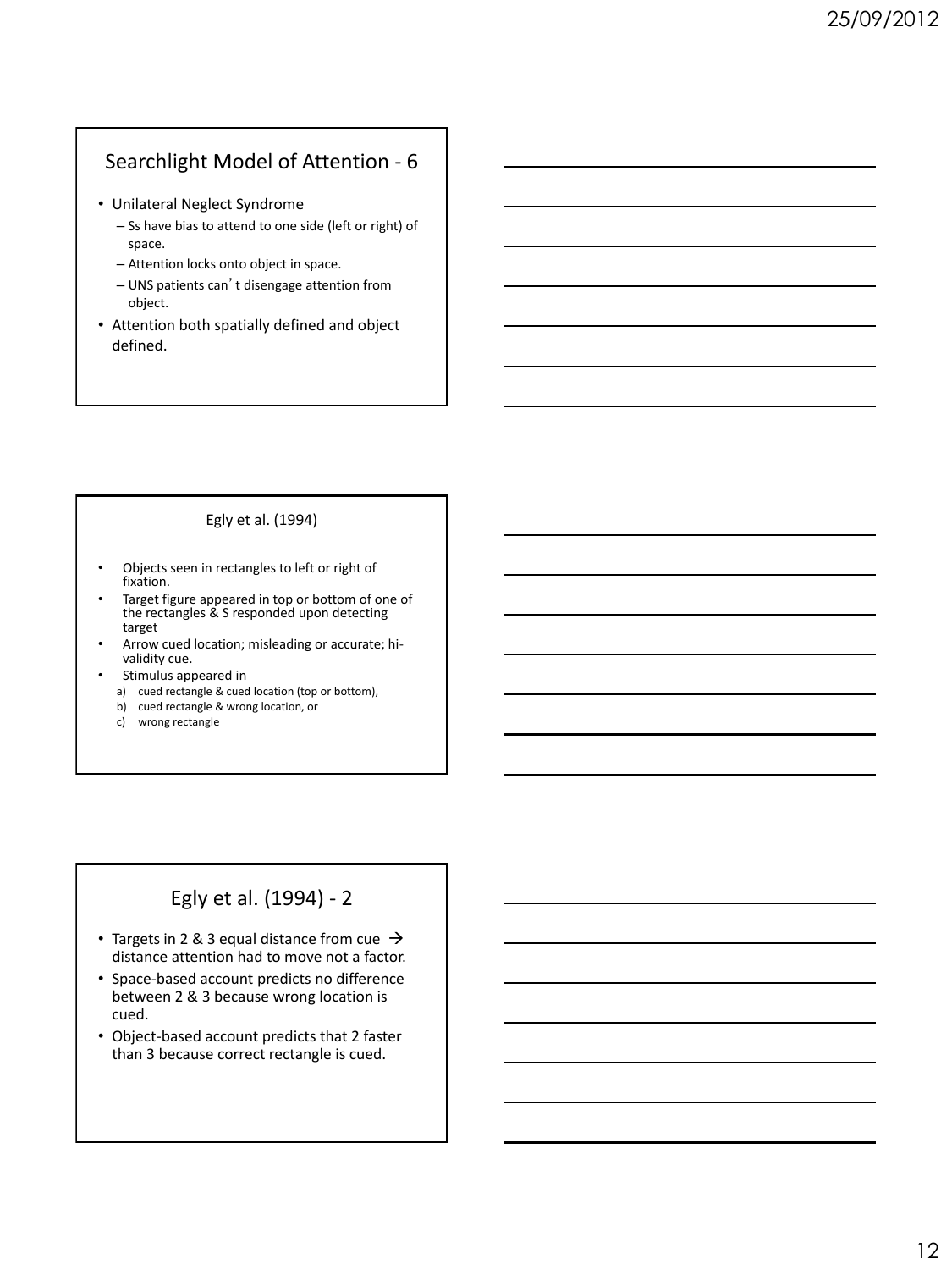## Egly et al. (1994) - 3

- Object-based account supported. Ss attended to the object in the location (rectangle).
- Attention is both space based & object based.
	- Ss attend to region of space (arrow & dumbell experiments) preparing for stimulus & then focus on object.
	- 'Gorilla' walking through the ball game  $\rightarrow$  Ss attending to objects (white team) not space

## Summary of Selective Attention

- Attention = inhibitory + facilitatory processes
- Facilitation includes
	- Priming relevant feature detectors (expect a particular pattern)
	- Priming detectors in limited spatial area – Priming object detectors
- 
- 3 Steps: Disengage, Move, Lock
- Paying attention involves many processes & steps – Some processes have resource costs
- Can have early or late selection depending on conditions

## Divided Attention

- Two hypotheses about divided attention
	- Limitation in general resources
		- two tasks combined require more total resources than are available
	- Limitation in task-specific resources
		- Two tasks compete for the same resources
		- $\rightarrow$  should observe task-specific interference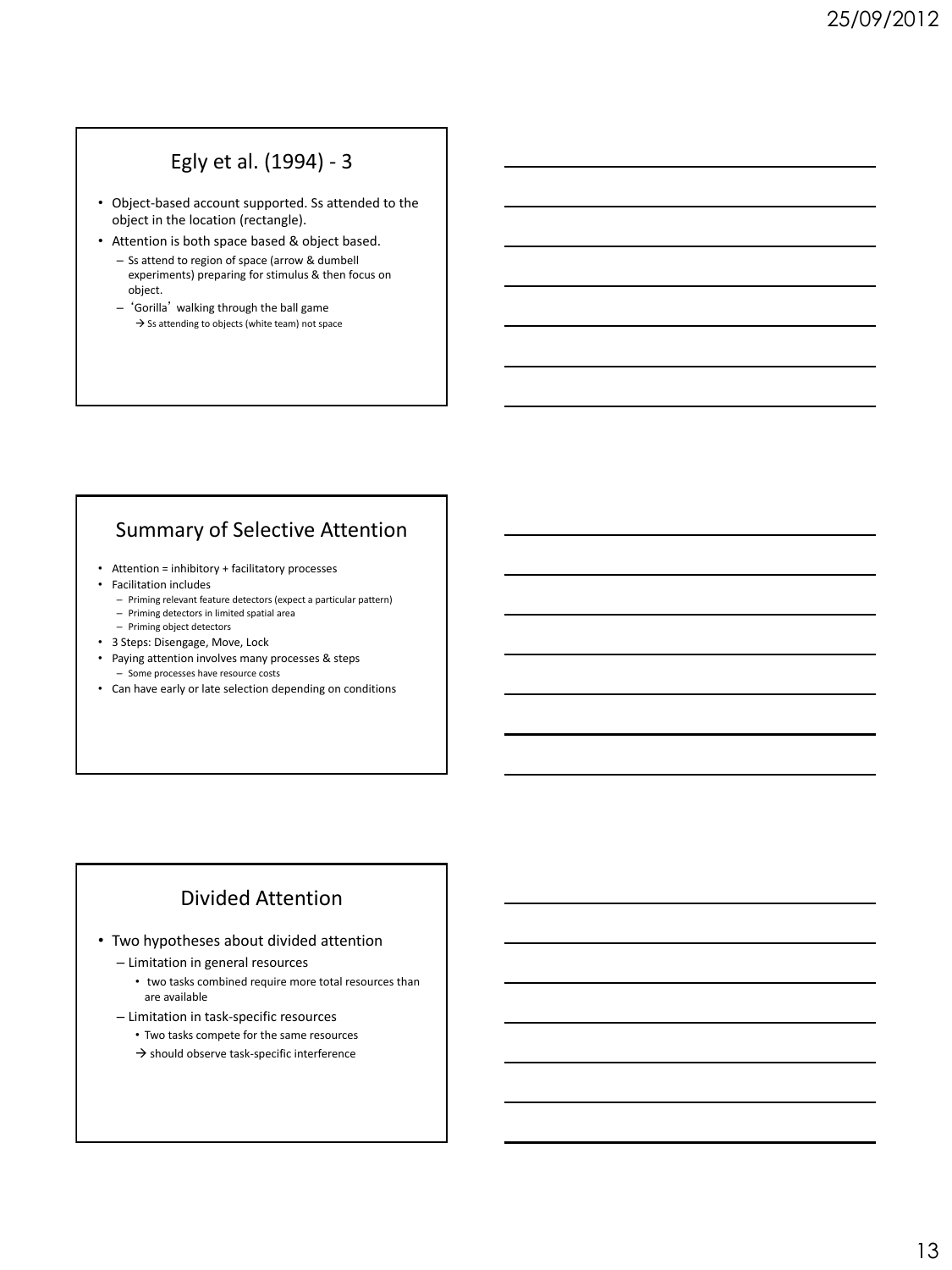## Resource Specificity

- Allport, Antonis, & Reynolds dual task
- Presented prose to be shadowed plus memory task
	- Memory items (1) auditory words, (2) visual words, or (3) pictures – Few errors on memory items when no shadowing task
	- Dual task condition: fewest auditory words recalled, visual words
	- slightly better, pictures best
- Eliminated Broadbent's single-channel idea
- Suggest pictures & words use different resources, & auditory & visual words use some different resources & some common resources.

## Resource Specificity - 2

- Some tasks which do not seem similar mutually interfere
- Driving: visual input, motor responses from hands & feet
- Talking on hands-free cell phone: speech input, speech response.
- Drivers using cell phones more likely to have accidents, ignore traffic signals, & are slower to hit the brakes.

### Possible Task-general Resources

- Arousal level  $\rightarrow$  available processing capacity
- Mental effort, mental energy
- Mental tools, e.g. planning resource
- Response Selector: mechanism for selecting and initiating a response, overt or mental
	- Can process only one response at a time
	- Important for timing of responses
	- Not needed for supervision of response execution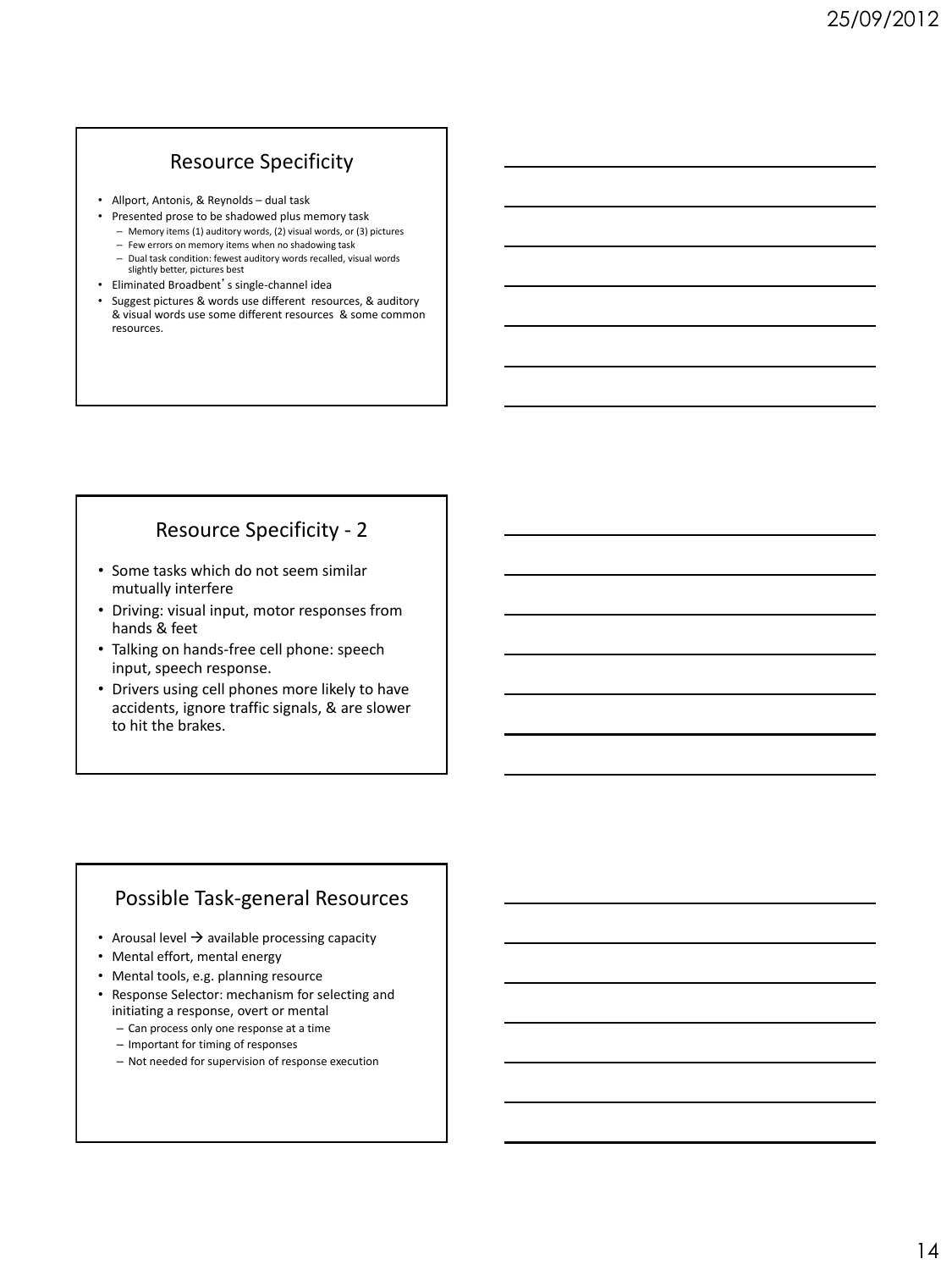Possible Task-general Resources: Working Memory

- Central Executive Baddeley's model of working memory (see Ch. 1)
- Central Executive,
- Visuo-spatial sketch pad, rehearsal loop + phonological store
	- Sets goals & priorities, selects strategies, coordinates use of visual & phonological stores

## Working Memory - 2

- Engle & Kane most behaviour guided by habit & prior associations
- Executive control used when new response (other than habitual response) needed
	- Maintains desired goal (remember new response to be made)
	- Avoid distraction from incoming stimuli or internal thoughts
	- Inhibits habitual response

### Working Memory - 3

- Kane et al. Ss fixated on target, & instructed to move eyes towards cue stimulus. Consistent with habit.
- 2<sup>nd</sup> condition: Ss instructed to look away from cue. Inconsistent with habit
- No differences between high & low memory. capacity SS on first task.
- Ss with larger working memory capacity better on 2<sup>nd</sup> task than Ss with smaller working memories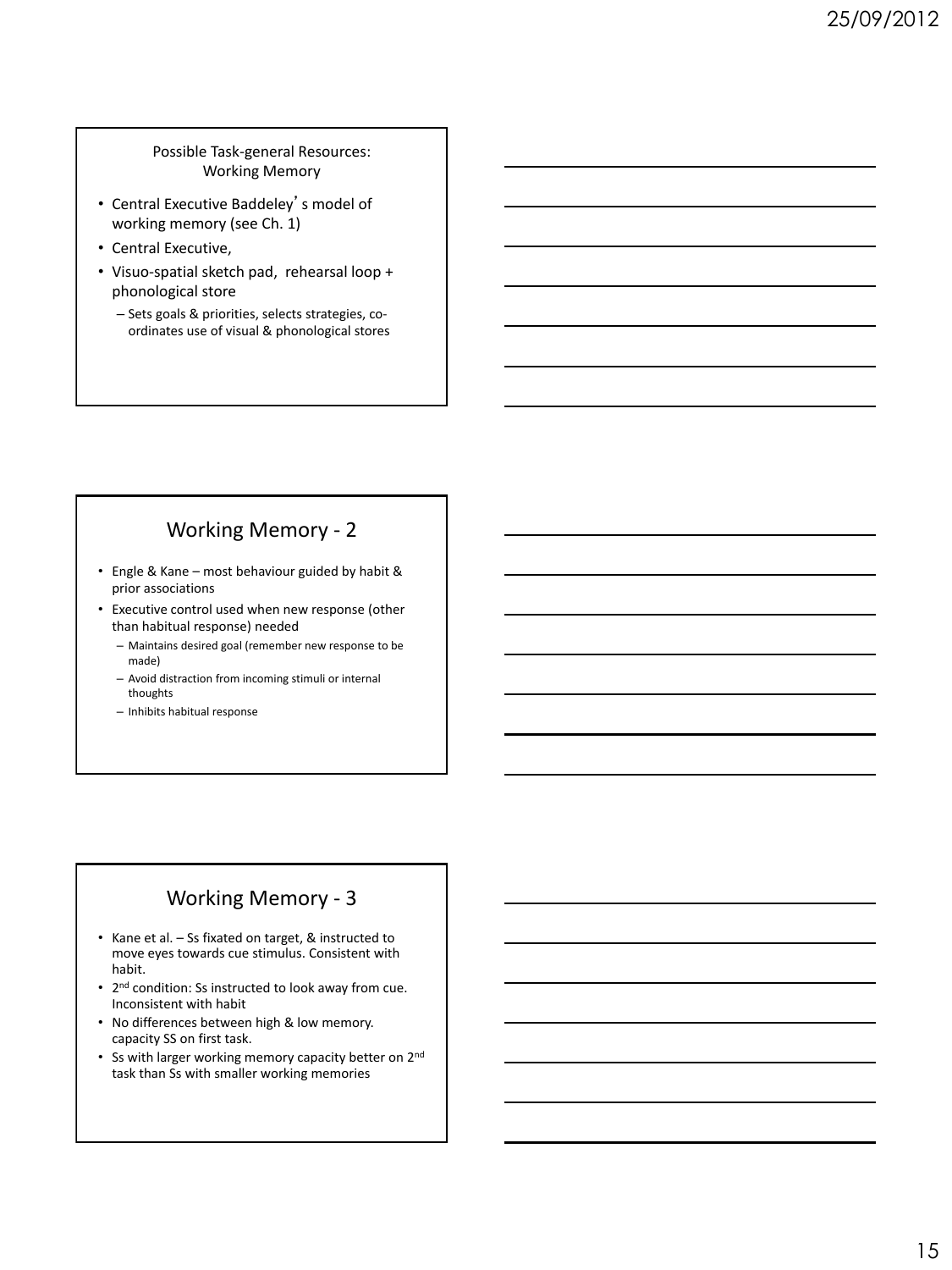### Working Memory - 4

- Ss with high working memory capacity also better on many tasks requiring reasoning & problem solving, following complex directions, computer-language learning etc.
- Ss with good working memory have better reading comprehension

#### Working Memory: Neural Underpinnings

- Damage to prefrontal cortex (behind the eyes)  $\rightarrow$  goal neglect, resolution between conflicting goals.
	- Patient understands what is required but fail to work towards assigned goals
	- Cingulate cortex (inside lateral fissure, above corpus callosum)
		- Involved in detection of conflict between goals (e.g. Stroop task)
		- Triggers activation in prefrontal cortex

#### General Resources: Working Memory - 4

#### • Tasks requiring Executive Control

- can involve words, pictures, processing of spatial information etc.
	- Executive control function not specific to one sensory or response modality, or type of stimuli.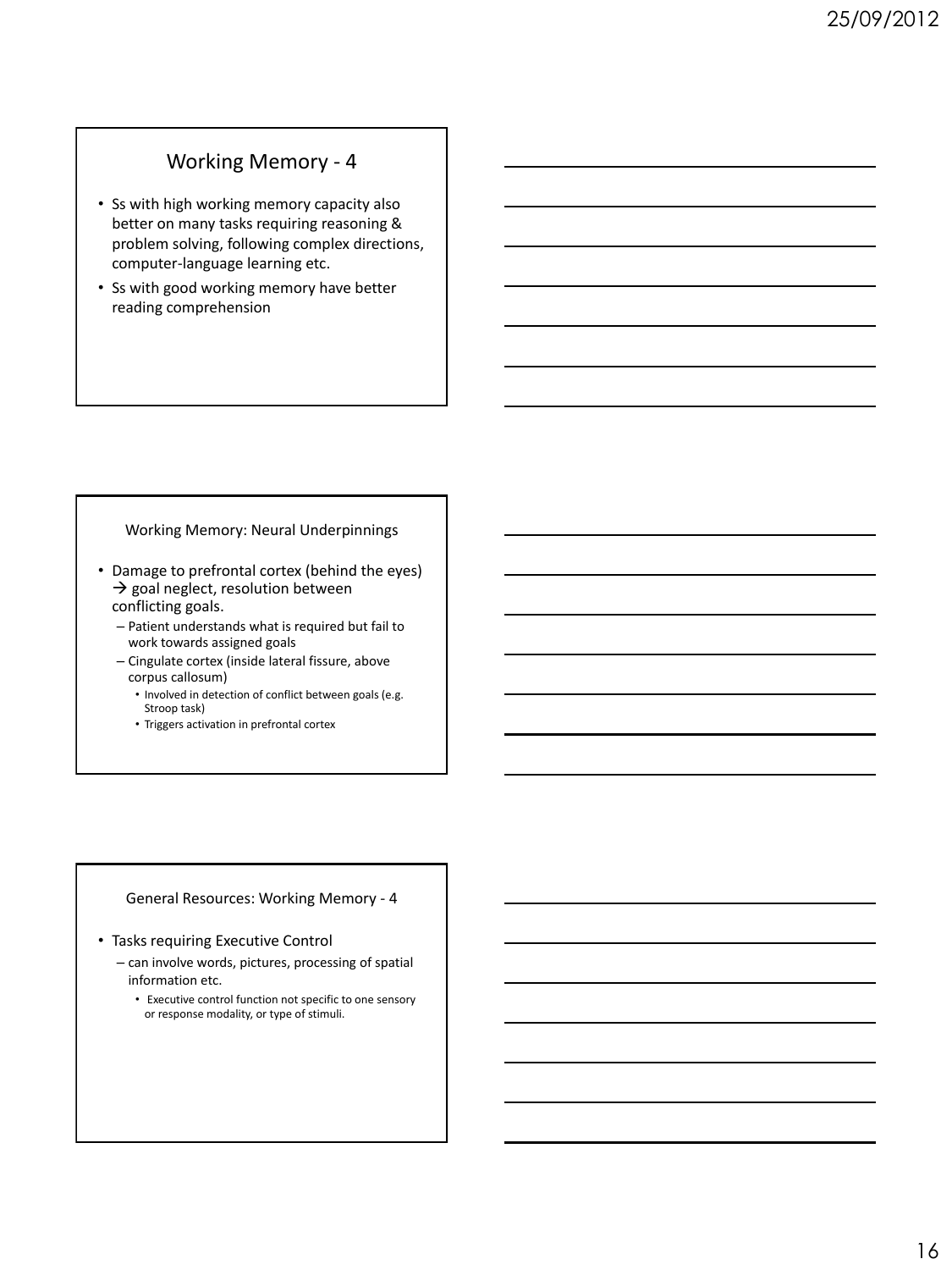### Practice

- With practice, a task requires less attention or mental effort
	- Executive control needed early in learning; with practice responses become habitual
	- With practice, people become better pattern detectors; can detect larger & more complex patterns
	- responses become associated into larger chunks  $\rightarrow$ response selector needed less often

## Practice - 2

- Learning complex task coordinating many components
- E.g Driving: change gears, control speed, watch for pedestrians & cars likely to cut in front of you, change radio station, turn wipers on or off, look for road signs, etc.
- With practice, subtasks become easier & require less resources
- Some components may require retrieval of info from memory • E.g. Z test. Memorize critical z values
- When components mastered, can focus on higher-level aspects<br>• Hockey: focus on strategies not keeping balance while skating<br>• Music: focus on hitting notes correctly, timing, stress etc. or focus on interpretation,<br>• emo

#### Controlled versus Automatic Processing

- Controlled processing problem solving, novel task,
	- Many decisions being made on-line
	- Requires a lot of mental resources
- Automatic processing
	- Doer not making many decisions once activity is initiated, very little effort required to keep it going.
	- People make habitual responses follow normal route to work & forget to do errand
	- Skilled musicians, drivers, equipment operators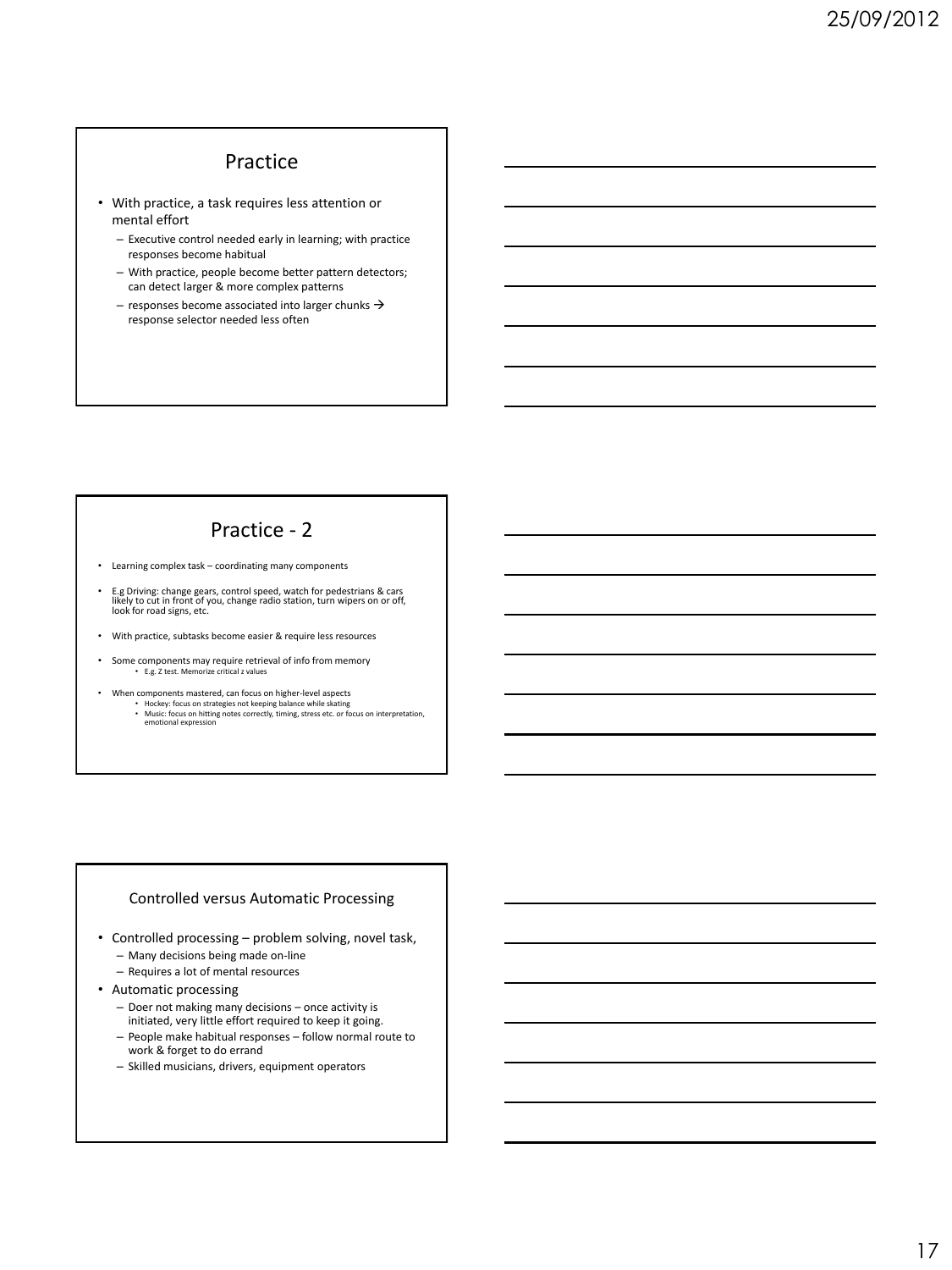## Stroop Demonstration

- On the next slide say the names of the print colours, not the words
	- Reading words is automatic in skilled readers. Must suppress word and say colour name.
	- Slower responses when names and colours inconsistent

### Automatic Processing

• RED, BLUE, GREEN, YELLOW, PURPLE, GREEN, ORANGE, RED, YELLOW, BROWN, BLUE, ORANGE, RED, GREEN, BROWN, YELLOW, BLUE, RED, PURPLE, BLACK, BLUE, YELLOW, RED, PURPLE, BROWN, ORANGE **BLACK** 

## Early vs. Late Selection

- Early selection: Attended input identified early & processed differently
- Late selection: All inputs processed to some extent, but 'unattended' inputs don't reach consciousness, or don't evoke response
- Evidence for both.  $\rightarrow$  Muller-Lyer illusion – unattended input (dots) processes & created illusion